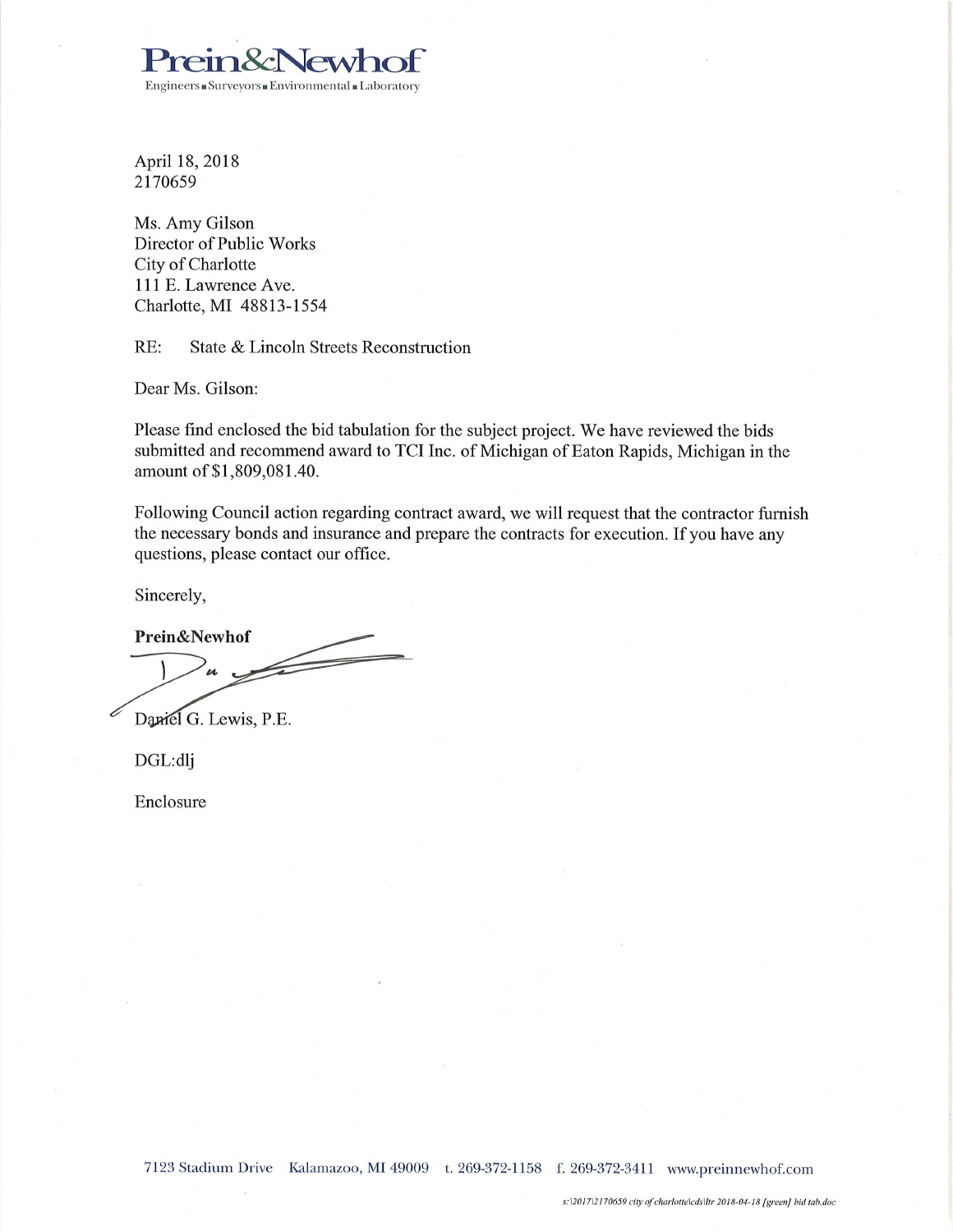Engineers Surveyors Environmental Laboratory

7123 Stadium Drive Kalamazoo, MI 49007

t. (269) 372-1158 f. (269) 372-3411

| Owner:                      |                                        |                |                            | 1st               |                        | 2nd               |                             | 3rd                    |                     |
|-----------------------------|----------------------------------------|----------------|----------------------------|-------------------|------------------------|-------------------|-----------------------------|------------------------|---------------------|
|                             | City of Charlotte                      |                |                            |                   |                        |                   |                             |                        |                     |
| Project Title:              |                                        |                |                            |                   | TCI Inc. of Michigan   |                   | Michigan Paving & Materials |                        | Hoffman Bros., Inc. |
|                             | State & Lincoln Streets Reconstruction |                |                            |                   | 5501 E. Clinton Trail  |                   | 16777 Wood St.              |                        | 8574 Verona Rd.     |
| <b>Bid Date &amp; Time:</b> |                                        | Project #:     |                            |                   | Eaton Rapids, MI 48827 |                   | Lansing, MI 48906           | Battle Creek, MI 49014 |                     |
|                             | April 17, 2018 at 2:30 pm              | 2170659        |                            |                   |                        |                   |                             |                        |                     |
|                             |                                        |                |                            |                   |                        |                   |                             |                        |                     |
| Item No.                    | Description                            | Quantity       | Unit                       | <b>Unit Price</b> | <b>Total Amount</b>    | <b>Unit Price</b> | <b>Total Amount</b>         | <b>Unit Price</b>      | <b>Total Amount</b> |
|                             | Mobilization                           |                | LS                         | \$33,330.00       | \$33,330.00            | \$15,250.00       | \$15,250.00                 | \$153,540.00           | \$153,540.00        |
| $\mathfrak{2}$              | Pavement Remove (HMA&Concrete)         | 23,500         | SY                         | \$3.08            | \$72,380.00            | \$5.50            | $$129,250.00$ *             | \$4.61                 | \$108,335.00        |
| 3                           | <b>Sidewalk Remove</b>                 | 520            | SY                         | \$4.50            | \$2,340.00             | \$5.00            | \$2,600.00                  | \$5.99                 | \$3,114.80          |
| $\overline{4}$              | <b>Curb and Gutter Remove</b>          | 4,000          | LF                         | \$2.25            | \$9,000.00             | \$3.00            | \$12,000.00                 | \$1.82                 | \$7,280.00          |
| 5                           | Hydrant, Rem                           | 2              | EA                         | \$2,500.00        | \$5,000.00             | \$500.00          | \$1,000.00                  | \$1,316.00             | \$2,632.00          |
| 6                           | 8" Sanitary Sewer                      | 691            | LF                         | \$38.94           | \$26,907.54            | \$63.50           | \$43,878.50                 | \$58.45                | \$40,388.95         |
| $\tau$                      | 10" Sanitary Sewer                     | 1,159          | LF                         | \$40.75           | \$47,229.25            | \$65.50           | \$75,914.50                 | \$61.75                | \$71,568.25         |
| $\,8\,$                     | 12" Sanitary Sewer                     | 163            | LF                         | \$52.59           | \$8,572.17             | \$78.00           | \$12,714.00                 | \$87.75                | \$14,303.25         |
| 9                           | <b>Bypass Pump</b>                     | -1             | LS                         | \$13,028.00       | \$13,028.00            | \$15,000.00       | \$15,000.00                 | \$10,685.00            | \$10,685.00         |
| $10\,$                      | Sanitary Sewer, abandon in place       | -1             | LS                         | \$8,256.00        | \$8,256.00             | \$3,000.00        | \$3,000.00                  | \$11,815.00            | \$11,815.00         |
| 11                          | <b>Sanitary Sewer Laterals</b>         | 27             | EA                         | \$1,792.64        | \$48,401.28            | \$1,000.00        | \$27,000.00                 | \$1,110.00             | \$29,970.00         |
| 12                          | Sanitary Manholes (4' dia)             | 10             | EA                         | \$3,374.35        | \$33,743.50            | \$4,070.00        | \$40,700.00                 | \$3,786.00             | \$37,860.00         |
| 13                          | Sanitary Manholes (6' dia)             | $\mathbf{1}$   | EA                         | \$7,271.82        | \$7,271.82             | \$6,500.00        | \$6,500.00                  | \$8,699.00             | \$8,699.00          |
| 14                          | Dr Structure, 24 inch dia              | $\sqrt{2}$     | EA                         | \$1,548.40        | \$3,096.80             | \$1,050.00        | \$2,100.00                  | \$1,913.00             | \$3,826.00          |
| 15                          | Dr Structure, 48 inch dia              | 10             | EA                         | \$1,833.84        | \$18,338.40            | \$2,810.00        | \$28,100.00                 | \$2,613.00             | \$26,130.00         |
| 16                          | 12" Storm Sewer                        | 1,091          | LF                         | \$35.49           | \$38,719.59            | \$36.00           | \$39,276.00                 | \$51.05                | \$55,695.55         |
| 17                          | Storm Sewer, remove off-site           | 1              | LS                         | \$11,500.00       | \$11,500.00            | \$1,500.00        | \$1,500.00                  | \$6,722.00             | \$6,722.00          |
| 18                          | 6" Underdrain, Subbase (Both Sides)    | 4,000          | LF                         | \$9.10            | \$36,400.00            | \$5.45            | \$21,800.00                 | \$7.89                 | \$31,560.00         |
| 19                          | Water Main, 4"                         | 74             | LF                         | \$50.59           | \$3,743.66             | \$67.50           | \$4,995.00                  | \$50.85                | \$3,762.90          |
| 20                          | Water Main, 6"                         | 65             | LF                         | \$45.29           | \$2,943.85             | \$64.10           | \$4,166.50                  | \$90.90                | \$5,908.50          |
| 21                          | Water Main, 8"                         | 1,032          | LF                         | \$51.38           | \$53,024.16            | \$60.00           | \$61,920.00                 | \$59.65                | \$61,558.80         |
| $22\,$                      | Water Main, 12"                        | 43             | LF                         | \$79.63           | \$3,424.09             | \$93.00           | \$3,999.00                  | \$138.80               | \$5,968.40          |
| 23                          | Water Main, 4" Valve & Box             | $\mathbf{1}$   | EA                         | \$1,126.63        | \$1,126.63             | \$1,083.00        | \$1,083.00                  | \$1,150.00             | \$1,150.00          |
| 24                          | Water Main, 8" Valve & Box             | 3              | EA                         | \$1,614.89        | \$4,844.67             | \$1,585.00        | \$4,755.00                  | \$1,665.00             | \$4,995.00          |
| 25                          | Water Main, 4 Inch x 8 Inch Reducer    | $\overline{4}$ | $\rm EA$                   | \$570.07          | \$2,280.28             | \$900.00          | \$3,600.00                  | \$299.50               | \$1,198.00          |
| 26                          | Water Main, 4 Inch 45 Degree Bend      | $\overline{3}$ | EA                         | \$538.02          | \$1,614.06             | \$562.00          | \$1,686.00                  | \$245.20               | \$735.60            |
| 27                          | Water Main, 8 Inch 45 Degree Bend      | 6              | $\boldsymbol{\mathrm{EA}}$ | \$835.43          | \$5,012.58             | \$627.00          | \$3,762.00                  | \$362.10               | \$2,172.60          |
| $28\,$                      | Water Main, 4 Inch Pipe Sleeve         | $\overline{2}$ | EA                         | \$540.44          | \$1,080.88             | \$568.00          | \$1,136.00                  | \$249.10               | \$498.20            |
| 29                          | Water Main, 12 Inch Pipe Sleeve        | $\mathbf{1}$   | $\boldsymbol{\mathrm{EA}}$ | \$997.45          | \$997.45               | \$1,255.00        | \$1,255.00                  | \$595.90               | \$595.90            |
| 30                          | Water Main, 8" x 8" x 8" Tee           |                | EA                         | \$835.43          | \$835.43               | \$1,235.00        | \$1,235.00                  | \$546.70               | \$546.70            |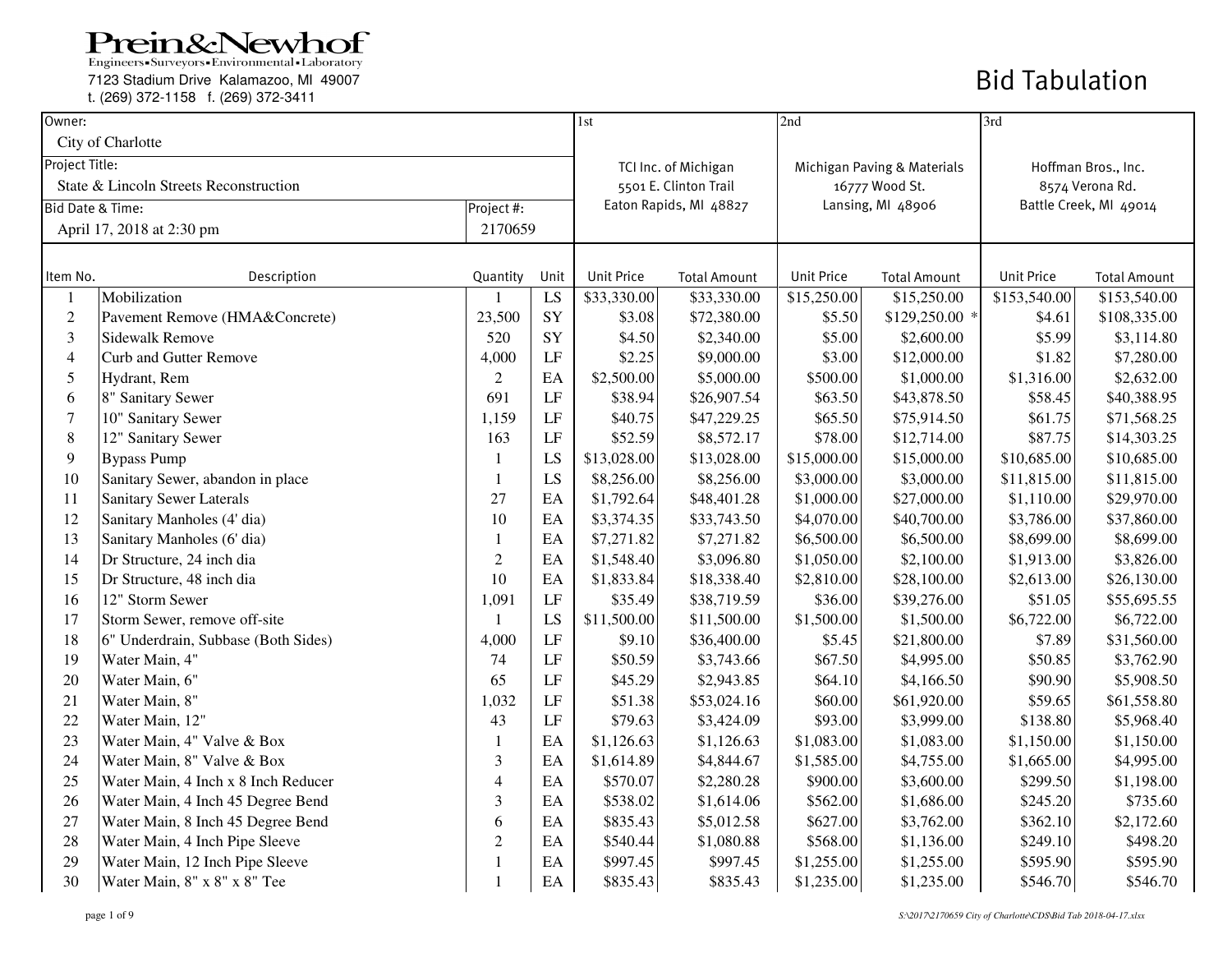Engineers Surveyors Environmental Laboratory

7123 Stadium Drive Kalamazoo, MI 49007

t. (269) 372-1158 f. (269) 372-3411

| Owner:                      |                                                                   |                  |            | 1st                    |                       | 2nd               |                             | 3rd                    |                     |
|-----------------------------|-------------------------------------------------------------------|------------------|------------|------------------------|-----------------------|-------------------|-----------------------------|------------------------|---------------------|
|                             | City of Charlotte                                                 |                  |            |                        |                       |                   |                             |                        |                     |
| Project Title:              |                                                                   |                  |            |                        | TCI Inc. of Michigan  |                   | Michigan Paving & Materials |                        | Hoffman Bros., Inc. |
|                             | State & Lincoln Streets Reconstruction                            |                  |            |                        | 5501 E. Clinton Trail | 16777 Wood St.    |                             | 8574 Verona Rd.        |                     |
| <b>Bid Date &amp; Time:</b> |                                                                   | Project #:       |            | Eaton Rapids, MI 48827 |                       | Lansing, MI 48906 |                             | Battle Creek, MI 49014 |                     |
|                             | April 17, 2018 at 2:30 pm                                         |                  | 2170659    |                        |                       |                   |                             |                        |                     |
|                             |                                                                   |                  |            |                        |                       |                   |                             |                        |                     |
| Item No.                    | Description                                                       | Quantity         | Unit       | Unit Price             | <b>Total Amount</b>   | <b>Unit Price</b> | <b>Total Amount</b>         | <b>Unit Price</b>      | <b>Total Amount</b> |
| 31                          | Water Main, 12" x 12" x 6" Tee                                    | $\overline{c}$   | EA         | \$1,063.56             | \$2,127.12            | \$1,570.00        | \$3,140.00                  | \$877.00               | \$1,754.00          |
| 32                          | Water Main, 12" x 12" x 8" Tee                                    | $\mathbf{1}$     | EA         | \$2,489.74             | \$2,489.74            | \$1,890.00        | \$1,890.00                  | \$936.40               | \$936.40            |
| 33                          | Water Main, 12" x 12" x 6" Tapping Sleeve and Valve               | $\boldsymbol{2}$ | EA         | \$3,292.74             | \$6,585.48            | \$3,260.00        | \$6,520.00                  | \$3,941.00             | \$7,882.00          |
| 34                          | Water Main, 12" x 12" x 12" Tapping Sleeve and Valve              | $\mathbf{1}$     | EA         | \$6,596.50             | \$6,596.50            | \$6,350.00        | \$6,350.00                  | \$8,008.00             | \$8,008.00          |
| 35                          | Water Main, 8" x 8" x 8" Tapping Sleeve and Valve                 | $\overline{c}$   | EA         | \$670.00               | \$1,340.00            | \$3,450.00        | \$6,900.00                  | \$4,526.00             | \$9,052.00          |
| 36                          | Water Main, abandon in place                                      | $\mathbf{1}$     | LS         | \$4,096.00             | \$4,096.00            | \$5,000.00        | \$5,000.00                  | \$6,796.00             | \$6,796.00          |
| 37                          | Water Main, Service Long                                          | 10               | EA         | \$2,438.37             | \$24,383.70           | \$1,500.00        | \$15,000.00                 | \$1,561.00             | \$15,610.00         |
| 38                          | Water Main, Service Short                                         | 10               | EA         | \$1,187.57             | \$11,875.70           | \$1,150.00        | \$11,500.00                 | \$769.70               | \$7,697.00          |
| 39                          | Fire Hydrant complete (connecting pieces, 6" valve, &<br>hydrant) | $\overline{4}$   | EA         | \$4,624.73             | \$18,498.92           | \$4,400.00        | \$17,600.00                 | \$5,000.00             | \$20,000.00         |
| 40                          | School Watermain (including appurtances)                          | $\mathbf{1}$     | LS         | \$16,766.35            | \$16,766.35           | \$30,400.00       | \$30,400.00                 | \$32,075.00            | \$32,075.00         |
| 41                          | Machine Grading                                                   | 51.00            | <b>STA</b> | \$981.50               | \$50,056.50           | \$2,750.00        | \$140,250.00                | \$776.50               | \$39,601.50         |
| 42                          | Aggregate Base, 8" MDOT 21AA                                      | 30,000           | SY         | \$6.90                 | \$207,000.00          | \$9.00            | \$270,000.00                | \$6.00                 | \$180,000.00        |
| 43                          | Subgrade Undercut (MDOT Class II or Greater)                      | 2,000            | <b>CY</b>  | \$17.89                | \$35,780.00           | \$12.00           | \$24,000.00                 | \$25.90                | \$51,800.00         |
| 44                          | HMA, 5E3                                                          | 2,800            | <b>TON</b> | \$67.11                | \$187,908.00          | \$71.15           | \$199,220.00                | \$63.90                | \$178,920.00        |
| 45                          | HMA, 4E3                                                          | 2,800            | <b>TON</b> | \$65.79                | \$184,212.00          | \$64.63           | \$180,964.00                | \$62.65                | \$175,420.00        |
| 46                          | <b>HMA, 3E3</b>                                                   | 4,200            | <b>TON</b> | \$64.70                | \$271,740.00          | \$58.81           | \$247,002.00                | \$61.65                | \$258,930.00        |
| 47                          | Curb and Gutter, Conc, Det F4                                     | 4,000            | LF         | \$11.81                | \$47,240.00           | \$11.25           | \$45,000.00                 | \$13.25                | \$53,000.00         |
| 48                          | Curb and Gutter, Conc Det E1                                      | 100              | LF         | \$21.00                | \$2,100.00            | \$20.00           | \$2,000.00                  | \$23.60                | \$2,360.00          |
| 49                          | Sidewalk, 4 Inch                                                  | 4,000            | $\rm{SF}$  | \$2.99                 | \$11,960.00           | \$2.85            | \$11,400.00                 | \$3.54                 | \$14,160.00         |
| 50                          | Sidewalk, 6 Inch                                                  | 3,500            | $\rm{SF}$  | \$3.75                 | \$13,125.00           | \$3.55            | \$12,425.00                 | \$4.24                 | \$14,840.00         |
| 51                          | Detectable Warning Surface                                        | 60               | LF         | \$33.60                | \$2,016.00            | \$32.00           | \$1,920.00                  | \$32.00                | \$1,920.00          |
| 52                          | Concrete Driveways (full cross section)                           | 1,050            | SY         | \$48.20                | \$50,610.00           | \$45.90           | \$48,195.00                 | \$53.30                | \$55,965.00         |
| 53                          | D&G HMA Driveway (full cross section)                             | 350              | SY         | \$25.64                | \$8,974.00            | \$17.50           | \$6,125.00                  | \$31.80                | \$11,130.00         |
| 54                          | Guardrail                                                         | $\mathbf{1}$     | LS         | \$6,600.00             | \$6,600.00            | \$4,450.00        | \$4,450.00                  | \$5,260.00             | \$5,260.00          |
| 55                          | <b>Turf Restoration</b>                                           | 51.00            | <b>STA</b> | \$380.00               | \$19,380.00           | \$200.00          | \$10,200.00                 | \$228.00               | \$11,628.00         |
| 56                          | Pavt Mrkg, Waterborne, 4 inch, White                              | 768              | LF         | \$0.10                 | \$76.80               | \$0.10            | \$76.80                     | \$0.09                 | \$69.12             |
| 57                          | Pavt Mrkg, Waterborne, 4 inch, Yellow                             | 11,000           | $\rm LF$   | \$0.10                 | \$1,100.00            | \$0.10            | \$1,100.00                  | \$0.09                 | \$990.00            |
| 58                          | Pavt Mrkg, Ovly Cold Plastic, 24 inch, Stop Bar                   | 115              | LF         | \$11.00                | \$1,265.00            | \$7.25            | \$833.75                    | \$10.00                | \$1,150.00          |
| 59                          | Pavt Mrkg, Ovly Cold Plastic, 6 inch, Crosswalk                   | 575              | $\rm LF$   | \$2.10                 | \$1,207.50            | \$2.25            | \$1,293.75                  | \$2.00                 | \$1,150.00          |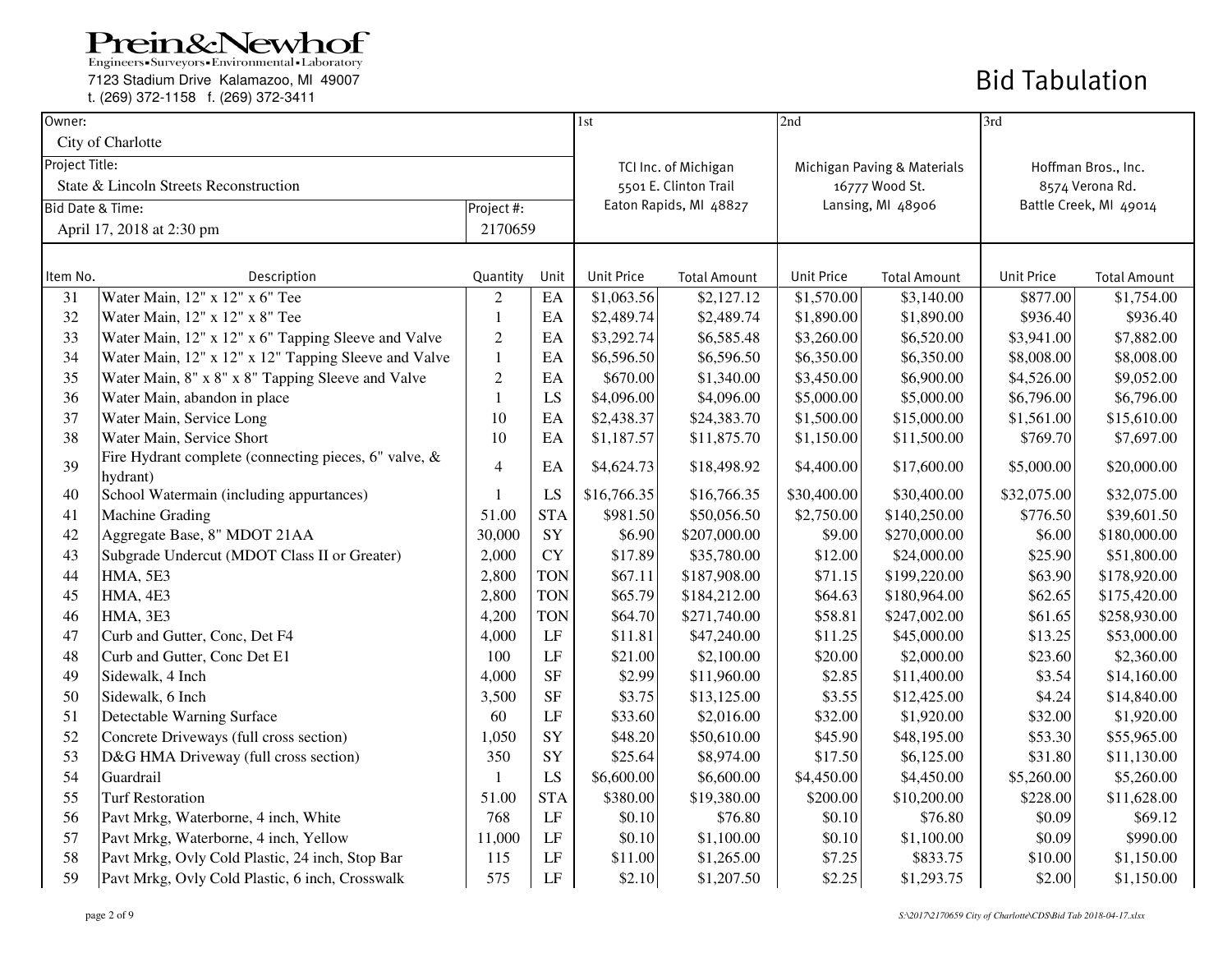7123 Stadium Drive Kalamazoo, MI 49007

t. (269) 372-1158 f. (269) 372-3411

## Bid Tabulation

| Owner:                      |                                                               |                |           | 1 <sub>st</sub>   |                        | 2nd               |                             | 3rd                    |                     |
|-----------------------------|---------------------------------------------------------------|----------------|-----------|-------------------|------------------------|-------------------|-----------------------------|------------------------|---------------------|
|                             | City of Charlotte                                             |                |           |                   |                        |                   |                             |                        |                     |
| Project Title:              |                                                               |                |           |                   | TCI Inc. of Michigan   |                   | Michigan Paving & Materials | Hoffman Bros., Inc.    |                     |
|                             | State & Lincoln Streets Reconstruction                        |                |           |                   | 5501 E. Clinton Trail  |                   | 16777 Wood St.              |                        | 8574 Verona Rd.     |
| <b>Bid Date &amp; Time:</b> |                                                               | Project #:     |           |                   | Eaton Rapids, MI 48827 |                   | Lansing, MI 48906           | Battle Creek, MI 49014 |                     |
|                             | April 17, 2018 at 2:30 pm                                     | 2170659        |           |                   |                        |                   |                             |                        |                     |
|                             |                                                               |                |           |                   |                        |                   |                             |                        |                     |
| Item No.                    | Description                                                   | Quantity       | Unit      | <b>Unit Price</b> | <b>Total Amount</b>    | <b>Unit Price</b> | <b>Total Amount</b>         | <b>Unit Price</b>      | <b>Total Amount</b> |
| 60                          | Pavt Mrkg, Ovly Cold Plastic, 12 inch, Crosswalk              | 120            | LF        | \$5.50            | \$660.00               | \$3.75            | \$450.00                    | \$5.00                 | \$600.00            |
| 61                          | Pavt Mrkg, Ovly Cold Plastic, School                          | $\overline{4}$ | EA        | \$214.50          | \$858.00               | \$165.00          | \$660.00                    | \$195.00               | \$780.00            |
| 62                          | Pavt Mrkg, Ovly Cold Plastic, Lt Turn Arrow Sym               | 3              | EA        | \$154.00          | \$462.00               | \$120.00          | \$360.00                    | \$140.00               | \$420.00            |
| 63                          | Pavt Mrkg, Ovly Cold Plastic, Rt Turn Arrow Sym               | $\overline{4}$ | EA        | \$154.00          | \$616.00               | \$120.00          | \$480.00                    | \$140.00               | \$560.00            |
| 64                          | Pavt Mrkg, Ovly Cold Plastic, Thru and Rt Turn Arrow<br>Sym   |                | EA        | \$209.00          | \$209.00               | \$175.00          | \$175.00                    | \$190.00               | \$190.00            |
| 65                          | Maintenance of Traffic                                        |                | LS        | \$3,630.00        | \$3,630.00             | \$18,400.00       | \$18,400.00                 | \$40,760.00            | \$40,760.00         |
| 66                          | <b>SESC</b> Measures                                          |                | LS        | \$6,000.00        | \$6,000.00             | \$10,000.00       | \$10,000.00                 | \$40,945.00            | \$40,945.00         |
| 67                          | Remove Curb If Necessary (STA 0+36 to 31+40)                  | 6,000          | LF        | \$2.25            | \$13,500.00            | \$0.50            | \$3,000.00                  | \$2.83                 | \$16,980.00         |
| 68                          | Concrete Curb and Gutter If Necessary (STA 0+36 to<br>$31+40$ | 6,000          | LF        | \$11.81           | \$70,860.00            | \$11.25           | \$67,500.00                 | \$11.25                | \$67,500.00         |
| 69                          | Special Backfill-Pipe, if necessary                           | 600            | <b>CY</b> | \$17.89           | \$10,734.00            | \$20.00           | \$12,000.00                 | \$19.60                | \$11,760.00         |
| <b>Total Bid</b>            |                                                               |                |           | \$1,809,081.40    |                        | $$1,994,955.80$ * |                             | \$2,061,814.42         |                     |

\* Denotes correction made by Engineer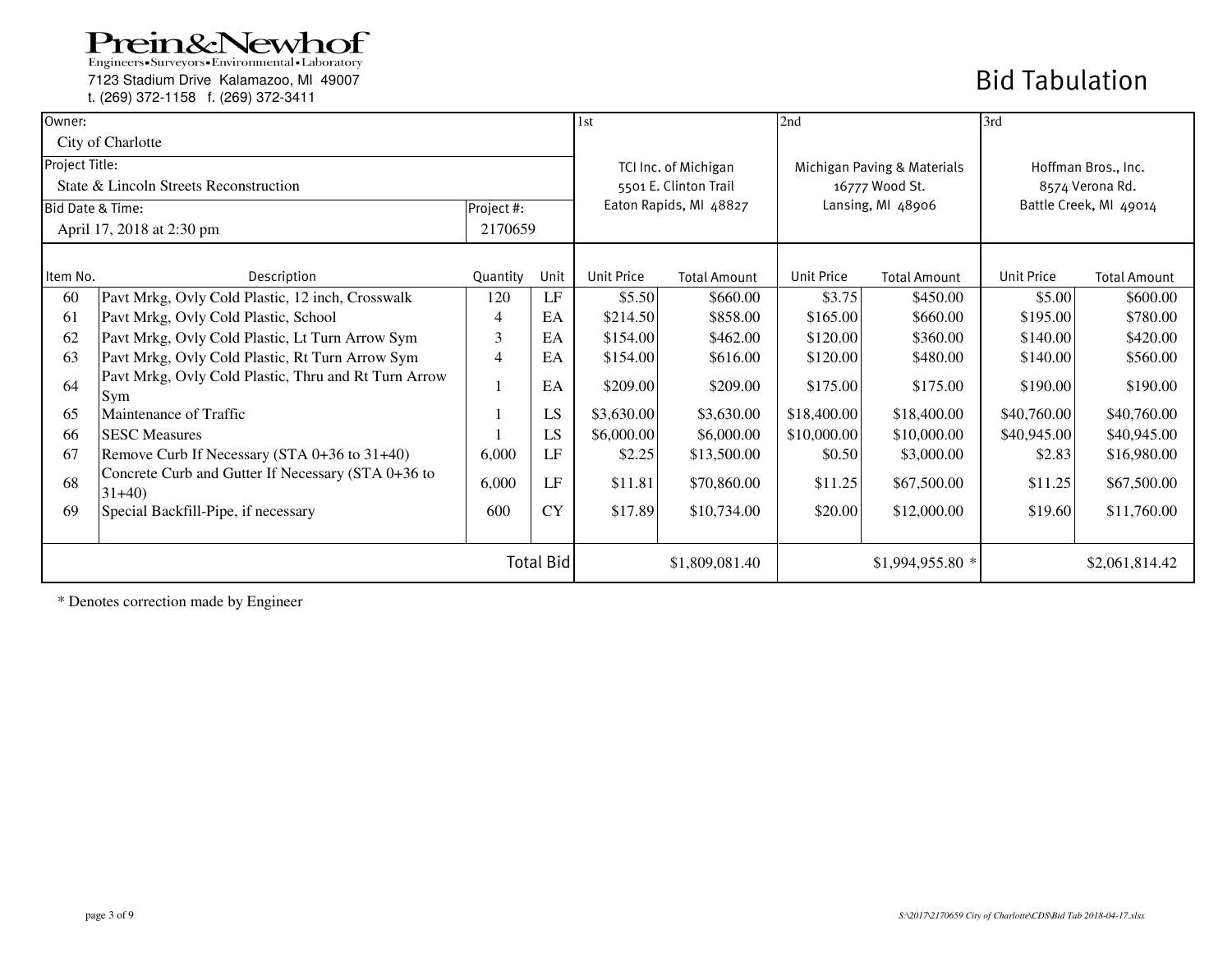Engineers - Surveyors - Environmental - Laboratory

7123 Stadium Drive Kalamazoo, MI 49007

t. (269) 372-1158 f. (269) 372-3411

| Owner:                      |                                        |                |      | 4th                          |                      | 5th                        |                     | 6th                 |                     |
|-----------------------------|----------------------------------------|----------------|------|------------------------------|----------------------|----------------------------|---------------------|---------------------|---------------------|
|                             | City of Charlotte                      |                |      |                              |                      |                            |                     |                     |                     |
| Project Title:              |                                        |                |      | <b>Mead Bros. Excavating</b> |                      | Kamminga & Roodvoets, Inc. |                     | C & D Hughes, Inc.  |                     |
|                             | State & Lincoln Streets Reconstruction |                |      |                              | P.O. Box 99          |                            | 3435 Broadmoor Ave. | 3097 Lansing Rd.    |                     |
| <b>Bid Date &amp; Time:</b> |                                        | Project #:     |      |                              | Springport, MI 49284 | Grand Rapids, MI 49512     |                     | Charlotte, MI 48813 |                     |
|                             | April 17, 2018 at 2:30 pm              | 2170659        |      |                              |                      |                            |                     |                     |                     |
|                             |                                        |                |      |                              |                      |                            |                     |                     |                     |
| Item No.                    | Description                            | Quantity       | Unit | <b>Unit Price</b>            | <b>Total Amount</b>  | <b>Unit Price</b>          | <b>Total Amount</b> | <b>Unit Price</b>   | <b>Total Amount</b> |
|                             | Mobilization                           |                | LS   | \$118,710.00                 | \$118,710.00         | \$121,000.00               | \$121,000.00        | \$70,000.00         | \$70,000.00         |
| $\boldsymbol{2}$            | Pavement Remove (HMA&Concrete)         | 23,500         | SY   | \$5.00                       | \$117,500.00         | \$5.70                     | \$133,950.00        | \$7.00              | \$164,500.00        |
| 3                           | <b>Sidewalk Remove</b>                 | 520            | SY   | \$5.00                       | \$2,600.00           | \$5.00                     | \$2,600.00          | \$6.00              | \$3,120.00          |
| $\overline{4}$              | Curb and Gutter Remove                 | 4,000          | LF   | \$3.00                       | \$12,000.00          | \$2.00                     | \$8,000.00          | \$6.00              | \$24,000.00         |
| 5                           | Hydrant, Rem                           | 2              | EA   | \$600.00                     | \$1,200.00           | \$785.00                   | \$1,570.00          | \$500.00            | \$1,000.00          |
| 6                           | 8" Sanitary Sewer                      | 691            | LF   | \$63.50                      | \$43,878.50          | \$66.00                    | \$45,606.00         | \$60.00             | \$41,460.00         |
| 7                           | 10" Sanitary Sewer                     | 1,159          | LF   | \$65.50                      | \$75,914.50          | \$69.00                    | \$79,971.00         | \$75.00             | \$86,925.00         |
| 8                           | 12" Sanitary Sewer                     | 163            | LF   | \$78.00                      | \$12,714.00          | \$105.00                   | \$17,115.00         | \$90.00             | \$14,670.00         |
| 9                           | <b>Bypass Pump</b>                     | $\mathbf{1}$   | LS   | \$15,000.00                  | \$15,000.00          | \$12,000.00                | \$12,000.00         | \$0.01              | \$0.01              |
| 10                          | Sanitary Sewer, abandon in place       | $\mathbf{1}$   | LS   | \$3,000.00                   | \$3,000.00           | \$10,000.00                | \$10,000.00         | \$1,000.00          | \$1,000.00          |
| 11                          | <b>Sanitary Sewer Laterals</b>         | 27             | EA   | \$1,000.00                   | \$27,000.00          | \$1,200.00                 | \$32,400.00         | \$2,000.00          | \$54,000.00         |
| 12                          | Sanitary Manholes (4' dia)             | 10             | EA   | \$4,070.00                   | \$40,700.00          | \$3,065.00                 | \$30,650.00         | \$2,500.00          | \$25,000.00         |
| 13                          | Sanitary Manholes (6' dia)             | $\mathbf{1}$   | EA   | \$6,500.00                   | \$6,500.00           | \$6,040.00                 | \$6,040.00          | \$7,500.00          | \$7,500.00          |
| 14                          | Dr Structure, 24 inch dia              | $\sqrt{2}$     | EA   | \$1,050.00                   | \$2,100.00           | \$1,820.00                 | \$3,640.00          | \$1,500.00          | \$3,000.00          |
| 15                          | Dr Structure, 48 inch dia              | 10             | EA   | \$2,810.00                   | \$28,100.00          | \$2,270.00                 | \$22,700.00         | \$2,000.00          | \$20,000.00         |
| 16                          | 12" Storm Sewer                        | 1,091          | LF   | \$36.00                      | \$39,276.00          | \$55.00                    | \$60,005.00         | \$45.00             | \$49,095.00         |
| 17                          | Storm Sewer, remove off-site           | 1              | LS   | \$1,500.00                   | \$1,500.00           | \$7,000.00                 | \$7,000.00          | \$1,000.00          | \$1,000.00          |
| 18                          | 6" Underdrain, Subbase (Both Sides)    | 4,000          | LF   | \$5.45                       | \$21,800.00          | \$7.00                     | \$28,000.00         | \$3.00              | \$12,000.00         |
| 19                          | Water Main, 4"                         | 74             | LF   | \$67.50                      | \$4,995.00           | \$60.00                    | \$4,440.00          | \$80.00             | \$5,920.00          |
| 20                          | Water Main, 6"                         | 65             | LF   | \$64.10                      | \$4,166.50           | \$63.00                    | \$4,095.00          | \$80.00             | \$5,200.00          |
| 21                          | Water Main, 8"                         | 1,032          | LF   | \$60.00                      | \$61,920.00          | \$65.00                    | \$67,080.00         | \$65.00             | \$67,080.00         |
| 22                          | Water Main, 12"                        | 43             | LF   | \$93.00                      | \$3,999.00           | \$105.00                   | \$4,515.00          | \$100.00            | \$4,300.00          |
| 23                          | Water Main, 4" Valve & Box             | 1              | EA   | \$1,083.00                   | \$1,083.00           | \$1,165.00                 | \$1,165.00          | \$800.00            | \$800.00            |
| 24                          | Water Main, 8" Valve & Box             | 3              | EA   | \$1,585.00                   | \$4,755.00           | \$1,660.00                 | \$4,980.00          | \$1,200.00          | \$3,600.00          |
| 25                          | Water Main, 4 Inch x 8 Inch Reducer    | $\overline{4}$ | EA   | \$900.00                     | \$3,600.00           | \$345.00                   | \$1,380.00          | \$200.00            | \$800.00            |
| 26                          | Water Main, 4 Inch 45 Degree Bend      | 3              | EA   | \$562.00                     | \$1,686.00           | \$380.00                   | \$1,140.00          | \$200.00            | \$600.00            |
| 27                          | Water Main, 8 Inch 45 Degree Bend      | 6              | EA   | \$627.00                     | \$3,762.00           | \$460.00                   | \$2,760.00          | \$250.00            | \$1,500.00          |
| 28                          | Water Main, 4 Inch Pipe Sleeve         | $\overline{2}$ | EA   | \$568.00                     | \$1,136.00           | \$1,245.00                 | \$2,490.00          | \$1,000.00          | \$2,000.00          |
| 29                          | Water Main, 12 Inch Pipe Sleeve        | $\mathbf{1}$   | EA   | \$1,255.00                   | \$1,255.00           | \$2,080.00                 | \$2,080.00          | \$2,000.00          | \$2,000.00          |
| 30                          | Water Main, 8" x 8" x 8" Tee           | $\mathbf{1}$   | EA   | \$1,235.00                   | \$1,235.00           | \$565.00                   | \$565.00            | \$800.00            | \$800.00            |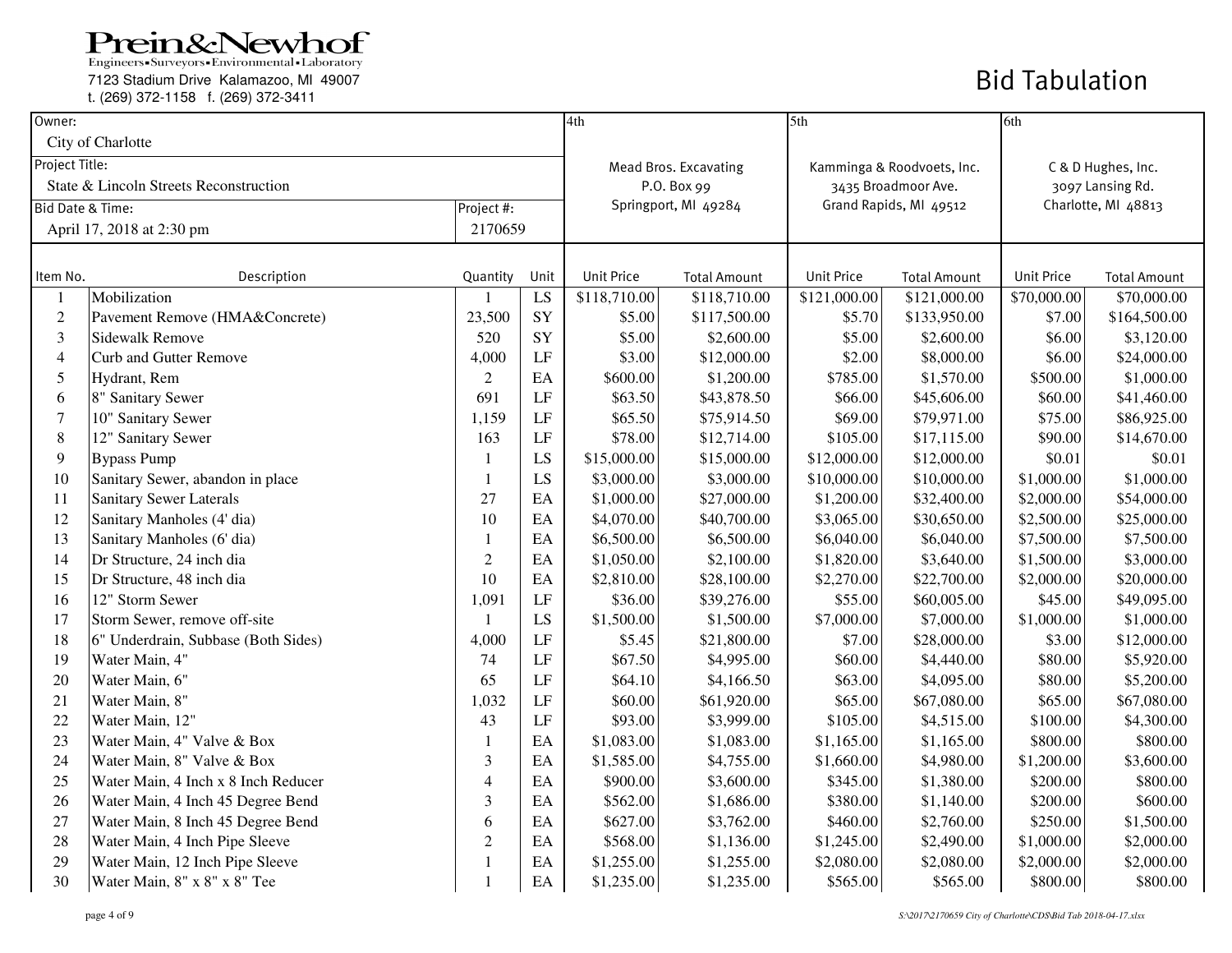Engineers - Surveyors - Environmental - Laboratory

7123 Stadium Drive Kalamazoo, MI 49007

t. (269) 372-1158 f. (269) 372-3411

| Owner:         |                                                                   |                          |            | 4th               |                                                | 5th                        |                     | 6th                 |                     |
|----------------|-------------------------------------------------------------------|--------------------------|------------|-------------------|------------------------------------------------|----------------------------|---------------------|---------------------|---------------------|
|                | City of Charlotte                                                 |                          |            |                   |                                                |                            |                     |                     |                     |
| Project Title: |                                                                   |                          |            |                   | <b>Mead Bros. Excavating</b>                   | Kamminga & Roodvoets, Inc. |                     | C & D Hughes, Inc.  |                     |
|                | State & Lincoln Streets Reconstruction                            |                          |            |                   | P.O. Box 99                                    |                            | 3435 Broadmoor Ave. | 3097 Lansing Rd.    |                     |
|                | <b>Bid Date &amp; Time:</b>                                       | Project #:               |            |                   | Grand Rapids, MI 49512<br>Springport, MI 49284 |                            |                     | Charlotte, MI 48813 |                     |
|                | April 17, 2018 at 2:30 pm                                         | 2170659                  |            |                   |                                                |                            |                     |                     |                     |
|                |                                                                   |                          |            |                   |                                                |                            |                     |                     |                     |
| Item No.       | Description                                                       | Quantity                 | Unit       | <b>Unit Price</b> | <b>Total Amount</b>                            | <b>Unit Price</b>          | <b>Total Amount</b> | <b>Unit Price</b>   | <b>Total Amount</b> |
| 31             | Water Main, 12" x 12" x 6" Tee                                    | $\overline{2}$           | $\rm EA$   | \$1,570.00        | \$3,140.00                                     | \$690.00                   | \$1,380.00          | \$800.00            | \$1,600.00          |
| 32             | Water Main, 12" x 12" x 8" Tee                                    | $\mathbf{1}$             | EA         | \$1,890.00        | \$1,890.00                                     | \$730.00                   | \$730.00            | \$800.00            | \$800.00            |
| 33             | Water Main, 12" x 12" x 6" Tapping Sleeve and Valve               | $\sqrt{2}$               | EA         | \$3,260.00        | \$6,520.00                                     | \$5,160.00                 | \$10,320.00         | \$6,500.00          | \$13,000.00         |
| 34             | Water Main, 12" x 12" x 12" Tapping Sleeve and Valve              | $\mathbf{1}$             | EA         | \$6,350.00        | \$6,350.00                                     | \$6,180.00                 | \$6,180.00          | \$9,000.00          | \$9,000.00          |
| 35             | Water Main, 8" x 8" x 8" Tapping Sleeve and Valve                 | $\sqrt{2}$               | EA         | \$3,450.00        | \$6,900.00                                     | \$4,060.00                 | \$8,120.00          | \$6,500.00          | \$13,000.00         |
| 36             | Water Main, abandon in place                                      | 1                        | LS         | \$5,000.00        | \$5,000.00                                     | \$2,700.00                 | \$2,700.00          | \$1,000.00          | \$1,000.00          |
| 37             | Water Main, Service Long                                          | 10                       | EA         | \$1,500.00        | \$15,000.00                                    | \$2,300.00                 | \$23,000.00         | \$2,000.00          | \$20,000.00         |
| 38             | Water Main, Service Short                                         | 10                       | EA         | \$1,150.00        | \$11,500.00                                    | \$1,300.00                 | \$13,000.00         | \$1,000.00          | \$10,000.00         |
| 39             | Fire Hydrant complete (connecting pieces, 6" valve, &<br>hydrant) | $\overline{\mathcal{A}}$ | EA         | \$4,400.00        | \$17,600.00                                    | \$4,800.00                 | \$19,200.00         | \$3,500.00          | \$14,000.00         |
| 40             | School Watermain (including appurtances)                          | 1                        | LS         | \$31,000.00       | \$31,000.00                                    | \$24,000.00                | \$24,000.00         | \$25,000.00         | \$25,000.00         |
| 41             | <b>Machine Grading</b>                                            | 51.00                    | <b>STA</b> | \$2,750.00        | \$140,250.00                                   | \$1,700.00                 | \$86,700.00         | \$4,250.00          | \$216,750.00        |
| 42             | Aggregate Base, 8" MDOT 21AA                                      | 30,000                   | ${\rm SY}$ | \$9.00            | \$270,000.00                                   | \$10.65                    | \$319,500.00        | \$6.50              | \$195,000.00        |
| 43             | Subgrade Undercut (MDOT Class II or Greater)                      | 2,000                    | <b>CY</b>  | \$12.00           | \$24,000.00                                    | \$8.00                     | \$16,000.00         | \$6.00              | \$12,000.00         |
| 44             | <b>HMA, 5E3</b>                                                   | 2,800                    | <b>TON</b> | \$71.15           | \$199,220.00 *                                 | \$63.92                    | \$178,976.00        | \$63.92             | \$178,976.00        |
| 45             | HMA, 4E3                                                          | 2,800                    | <b>TON</b> | \$64.63           | \$180,964.00                                   | \$62.66                    | \$175,448.00        | \$62.66             | \$175,448.00        |
| 46             | <b>HMA, 3E3</b>                                                   | 4,200                    | <b>TON</b> | \$58.81           | \$247,002.00                                   | \$61.63                    | \$258,846.00        | \$61.63             | \$258,846.00        |
| 47             | Curb and Gutter, Conc, Det F4                                     | 4,000                    | LF         | \$11.25           | \$45,000.00                                    | \$12.70                    | \$50,800.00         | \$11.25             | \$45,000.00         |
| 48             | Curb and Gutter, Conc Det E1                                      | 100                      | LF         | \$20.00           | \$2,000.00                                     | \$19.30                    | \$1,930.00          | \$20.00             | \$2,000.00          |
| 49             | Sidewalk, 4 Inch                                                  | 4,000                    | <b>SF</b>  | \$2.85            | \$11,400.00                                    | \$3.00                     | \$12,000.00         | \$2.85              | \$11,400.00         |
| 50             | Sidewalk, 6 Inch                                                  | 3,500                    | <b>SF</b>  | \$3.55            | \$12,425.00                                    | \$4.00                     | \$14,000.00         | \$3.55              | \$12,425.00         |
| 51             | Detectable Warning Surface                                        | 60                       | LF         | \$32.00           | \$1,920.00                                     | \$42.70                    | \$2,562.00          | \$32.00             | \$1,920.00          |
| 52             | Concrete Driveways (full cross section)                           | 1,050                    | SY         | \$45.90           | \$48,195.00                                    | \$40.00                    | \$42,000.00         | \$56.00             | \$58,800.00         |
| 53             | D&G HMA Driveway (full cross section)                             | 350                      | SY         | \$20.00           | \$7,000.00                                     | \$35.00                    | \$12,250.00         | \$35.00             | \$12,250.00         |
| 54             | Guardrail                                                         | 1                        | LS         | \$4,450.00        | \$4,450.00                                     | \$3,950.00                 | \$3,950.00          | \$3,950.00          | \$3,950.00          |
| 55             | <b>Turf Restoration</b>                                           | 51.00                    | <b>STA</b> | \$200.00          | \$10,200.00                                    | \$300.00                   | \$15,300.00         | \$500.00            | \$25,500.00         |
| 56             | Pavt Mrkg, Waterborne, 4 inch, White                              | 768                      | LF         | \$0.90            | \$691.20 *                                     | \$0.10                     | \$76.80             | \$0.09              | \$69.12             |
| 57             | Pavt Mrkg, Waterborne, 4 inch, Yellow                             | 11,000                   | LF         | \$0.09            | \$990.00                                       | \$0.10                     | \$1,100.00          | \$0.09              | \$990.00            |
| 58             | Pavt Mrkg, Ovly Cold Plastic, 24 inch, Stop Bar                   | 115                      | LF         | \$10.00           | \$1,150.00                                     | \$7.25                     | \$833.75            | \$10.00             | \$1,150.00          |
| 59             | Pavt Mrkg, Ovly Cold Plastic, 6 inch, Crosswalk                   | 575                      | LF         | \$2.00            | \$1,150.00                                     | \$2.25                     | \$1,293.75          | \$2.00              | \$1,150.00          |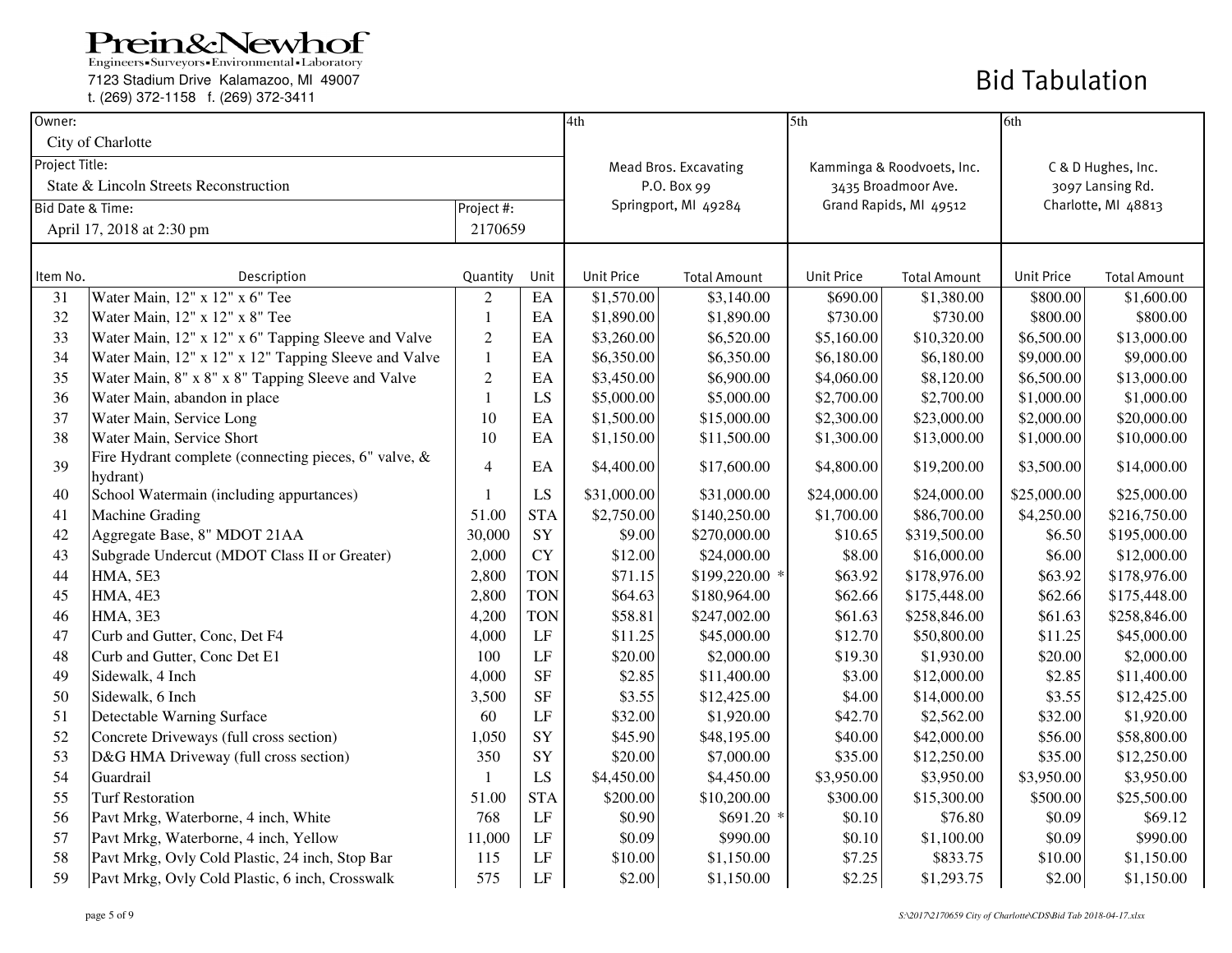7123 Stadium Drive Kalamazoo, MI 49007

t. (269) 372-1158 f. (269) 372-3411

### Bid Tabulation

| Owner:           |                                                               |            |           | 4th                   |                      | 5 <sup>th</sup>            |                        | 6th                |                     |
|------------------|---------------------------------------------------------------|------------|-----------|-----------------------|----------------------|----------------------------|------------------------|--------------------|---------------------|
|                  | City of Charlotte                                             |            |           |                       |                      |                            |                        |                    |                     |
| Project Title:   |                                                               |            |           | Mead Bros. Excavating |                      | Kamminga & Roodvoets, Inc. |                        | C & D Hughes, Inc. |                     |
|                  | State & Lincoln Streets Reconstruction                        |            |           |                       | P.O. Box 99          |                            | 3435 Broadmoor Ave.    | 3097 Lansing Rd.   |                     |
| Bid Date & Time: |                                                               | Project #: |           |                       | Springport, MI 49284 |                            | Grand Rapids, MI 49512 |                    | Charlotte, MI 48813 |
|                  | April 17, 2018 at 2:30 pm                                     | 2170659    |           |                       |                      |                            |                        |                    |                     |
|                  |                                                               |            |           |                       |                      |                            |                        |                    |                     |
| Item No.         | Description                                                   | Quantity   | Unit      | <b>Unit Price</b>     | <b>Total Amount</b>  | <b>Unit Price</b>          | <b>Total Amount</b>    | <b>Unit Price</b>  | <b>Total Amount</b> |
| 60               | Pavt Mrkg, Ovly Cold Plastic, 12 inch, Crosswalk              | 120        | LF        | \$5.00                | \$600.00             | \$3.75                     | \$450.00               | \$5.00             | \$600.00            |
| 61               | Pavt Mrkg, Ovly Cold Plastic, School                          | 4          | EA        | \$195.00              | \$780.00             | \$165.00                   | \$660.00               | \$195.00           | \$780.00            |
| 62               | Pavt Mrkg, Ovly Cold Plastic, Lt Turn Arrow Sym               | 3          | EA        | \$140.00              | \$420.00             | \$120.00                   | \$360.00               | \$140.00           | \$420.00            |
| 63               | Pavt Mrkg, Ovly Cold Plastic, Rt Turn Arrow Sym               | 4          | EA        | \$140.00              | \$560.00             | \$120.00                   | \$480.00               | \$140.00           | \$560.00            |
| 64               | Pavt Mrkg, Ovly Cold Plastic, Thru and Rt Turn Arrow<br>Sym   |            | EA        | \$190.00              | \$190.00             | \$175.00                   | \$175.00               | \$190.00           | \$190.00            |
| 65               | Maintenance of Traffic                                        |            | LS        | \$18,500.00           | \$18,500.00          | \$19,330.00                | \$19,330.00            | \$30,000.00        | \$30,000.00         |
| 66               | <b>SESC Measures</b>                                          |            | LS        | \$10,000.00           | \$10,000.00          | \$3,500.00                 | \$3,500.00             | \$1,000.00         | \$1,000.00          |
| 67               | Remove Curb If Necessary (STA 0+36 to 31+40)                  | 6,000      | LF        | \$0.50                | \$3,000.00           | \$2.00                     | \$12,000.00            | \$6.00             | \$36,000.00         |
| 68               | Concrete Curb and Gutter If Necessary (STA 0+36 to<br>$31+40$ | 6,000      | LF        | \$11.25               | \$67,500.00          | \$11.75                    | \$70,500.00            | \$11.25            | \$67,500.00         |
| 69               | Special Backfill-Pipe, if necessary                           | 600        | <b>CY</b> | \$20.00               | \$12,000.00          | \$14.00                    | \$8,400.00             | \$30.00            | \$18,000.00         |
|                  |                                                               | Total Bid  |           |                       | \$2,089,542.70 *     |                            | \$2,136,988.30         |                    | \$2,148,944.13      |

\* Denotes correction made by Engineer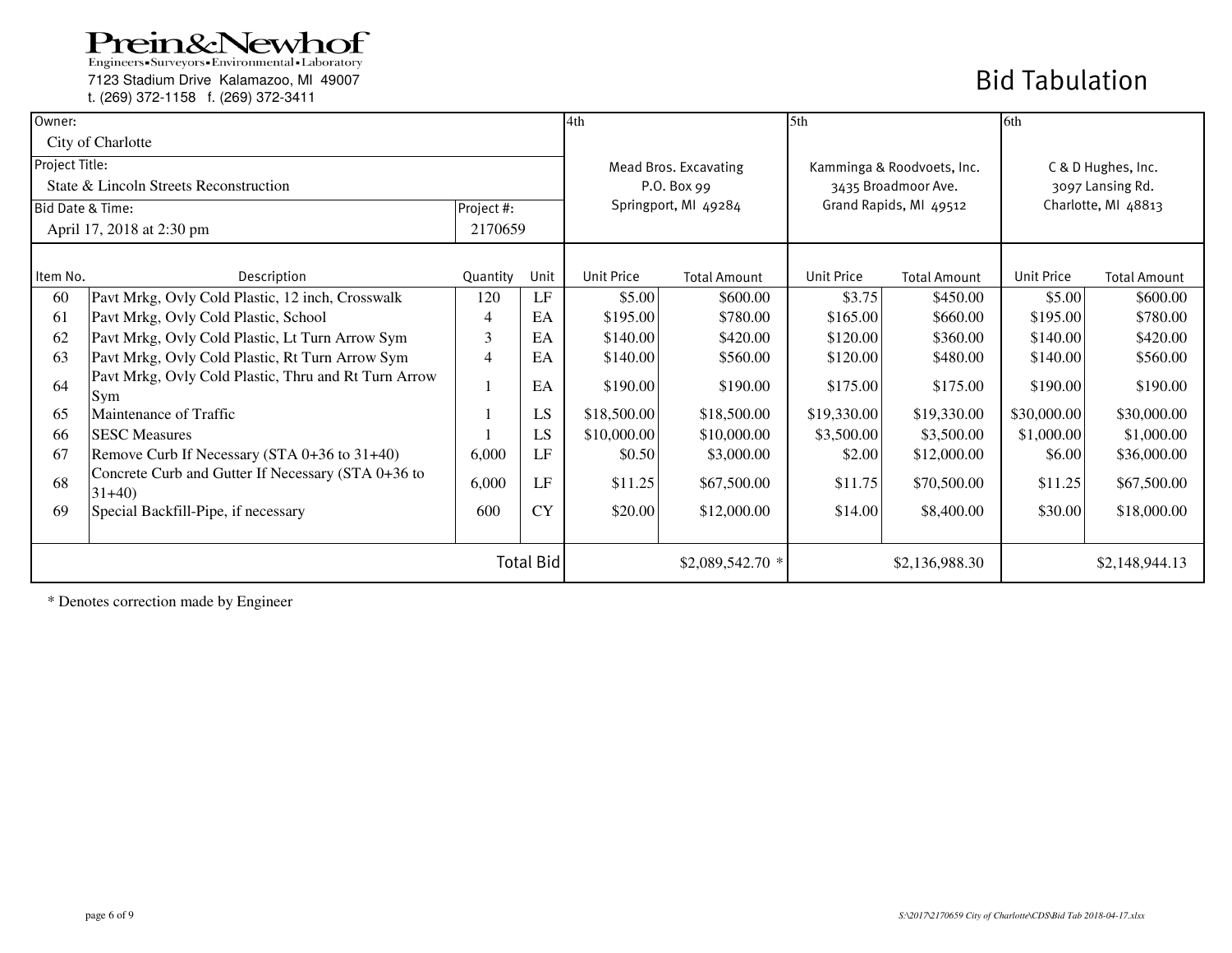7123 Stadium Drive Kalamazoo, MI 49007

t. (269) 372-1158 f. (269) 372-3411

| Owner:           |                                        |                |          | 7th               |                            | 8th               |                             | 9th                   |                         |
|------------------|----------------------------------------|----------------|----------|-------------------|----------------------------|-------------------|-----------------------------|-----------------------|-------------------------|
|                  | City of Charlotte                      |                |          |                   |                            |                   |                             |                       |                         |
| Project Title:   |                                        |                |          |                   | Joe Raica Excavating, Inc. |                   | Leavitt & Starck Exc., Inc. |                       | E. T. MacKenzie Company |
|                  | State & Lincoln Streets Reconstruction |                |          |                   | 3640 Nicholson Rd.         |                   | 16220 National Pkwy.        |                       | 4248 W. Saginaw Hwy.    |
| Bid Date & Time: |                                        | Project #:     |          |                   | Fowlerville, MI 48836      |                   | Lansing, MI 48906           | Grand Ledge, MI 48837 |                         |
|                  | April 17, 2018 at 2:30 pm              | 2170659        |          |                   |                            |                   |                             |                       |                         |
|                  |                                        |                |          |                   |                            |                   |                             |                       |                         |
| Item No.         | Description                            | Quantity       | Unit     | <b>Unit Price</b> | <b>Total Amount</b>        | <b>Unit Price</b> | <b>Total Amount</b>         | <b>Unit Price</b>     | <b>Total Amount</b>     |
| 1                | Mobilization                           |                | LS       | \$85,000.00       | \$85,000.00                | \$51,000.00       | \$51,000.00                 | \$240,000.00          | \$240,000.00            |
| $\mathfrak{2}$   | Pavement Remove (HMA&Concrete)         | 23,500         | SY       | \$10.00           | \$235,000.00               | \$4.49            | \$105,515.00                | \$7.30                | \$171,550.00            |
| $\mathfrak{Z}$   | Sidewalk Remove                        | 520            | SY       | \$4.00            | \$2,080.00                 | \$9.45            | \$4,914.00                  | \$4.50                | \$2,340.00              |
| $\overline{4}$   | <b>Curb and Gutter Remove</b>          | 4,000          | $\rm LF$ | \$4.00            | \$16,000.00                | \$3.18            | \$12,720.00                 | \$3.50                | \$14,000.00             |
| 5                | Hydrant, Rem                           | $\overline{2}$ | EA       | \$350.00          | \$700.00                   | \$544.00          | \$1,088.00                  | \$415.00              | \$830.00                |
| 6                | 8" Sanitary Sewer                      | 691            | $\rm LF$ | \$35.00           | \$24,185.00                | \$72.70           | \$50,235.70                 | \$54.50               | \$37,659.50             |
| $\overline{7}$   | 10" Sanitary Sewer                     | 1,159          | $\rm LF$ | \$40.00           | \$46,360.00                | \$75.90           | \$87,968.10                 | \$64.50               | \$74,755.50             |
| $\,$ 8 $\,$      | 12" Sanitary Sewer                     | 163            | LF       | \$48.00           | \$7,824.00                 | \$141.30          | \$23,031.90                 | \$66.90               | \$10,904.70             |
| 9                | <b>Bypass Pump</b>                     | 1              | LS       | \$6,500.00        | \$6,500.00                 | \$29,200.00       | \$29,200.00                 | \$2,500.00            | \$2,500.00              |
| 10               | Sanitary Sewer, abandon in place       | $\mathbf{1}$   | LS       | \$15,000.00       | \$15,000.00                | \$16,350.00       | \$16,350.00                 | \$3,500.00            | \$3,500.00              |
| 11               | <b>Sanitary Sewer Laterals</b>         | 27             | EA       | \$2,270.00        | \$61,290.00                | \$2,445.00        | \$66,015.00                 | \$2,000.00            | \$54,000.00             |
| 12               | Sanitary Manholes (4' dia)             | 10             | EA       | \$2,500.00        | \$25,000.00                | \$3,130.00        | \$31,300.00                 | \$3,230.00            | \$32,300.00             |
| 13               | Sanitary Manholes (6' dia)             | 1              | EA       | \$4,500.00        | \$4,500.00                 | \$11,270.00       | \$11,270.00                 | \$10,600.00           | \$10,600.00             |
| 14               | Dr Structure, 24 inch dia              | $\overline{2}$ | EA       | \$2,000.00        | \$4,000.00                 | \$1,776.00        | \$3,552.00                  | \$2,150.00            | \$4,300.00              |
| 15               | Dr Structure, 48 inch dia              | 10             | EA       | \$2,500.00        | \$25,000.00                | \$2,076.00        | \$20,760.00                 | \$2,570.00            | \$25,700.00             |
| 16               | 12" Storm Sewer                        | 1,091          | $\rm LF$ | \$40.00           | \$43,640.00                | \$43.40           | \$47,349.40                 | \$59.00               | \$64,369.00             |
| 17               | Storm Sewer, remove off-site           | $\mathbf{1}$   | LS       | \$6,000.00        | \$6,000.00                 | \$12,520.00       | \$12,520.00                 | \$1,500.00            | \$1,500.00              |
| 18               | 6" Underdrain, Subbase (Both Sides)    | 4,000          | $\rm LF$ | \$4.50            | \$18,000.00                | \$5.56            | \$22,240.00                 | \$5.40                | \$21,600.00             |
| 19               | Water Main, 4"                         | 74             | LF       | \$55.00           | \$4,070.00                 | \$83.30           | $$6,164.20$ *               | \$126.00              | \$9,324.00              |
| 20               | Water Main, 6"                         | 65             | $\rm LF$ | \$60.00           | \$3,900.00                 | \$66.30           | \$4,309.50                  | \$110.00              | \$7,150.00              |
| 21               | Water Main, 8"                         | 1,032          | $\rm LF$ | \$62.00           | \$63,984.00                | \$60.30           | \$62,229.60                 | \$80.00               | \$82,560.00             |
| 22               | Water Main, 12"                        | 43             | LF       | \$75.00           | \$3,225.00                 | \$106.30          | \$4,570.90                  | \$150.00              | \$6,450.00              |
| 23               | Water Main, 4" Valve & Box             | $\mathbf{1}$   | EA       | \$1,200.00        | \$1,200.00                 | \$1,060.00        | \$1,060.00                  | \$1,093.00            | \$1,093.00              |
| 24               | Water Main, 8" Valve & Box             | 3              | EA       | \$1,600.00        | \$4,800.00                 | \$1,520.00        | \$4,560.00                  | \$1,482.00            | \$4,446.00              |
| 25               | Water Main, 4 Inch x 8 Inch Reducer    | $\overline{4}$ | EA       | \$450.00          | \$1,800.00                 | \$540.00          | \$2,160.00                  | \$320.00              | \$1,280.00              |
| 26               | Water Main, 4 Inch 45 Degree Bend      | 3              | EA       | \$350.00          | \$1,050.00                 | \$460.00          | \$1,380.00                  | \$287.00              | \$861.00                |
| 27               | Water Main, 8 Inch 45 Degree Bend      | 6              | EA       | \$500.00          | \$3,000.00                 | \$620.00          | \$3,720.00                  | \$361.00              | \$2,166.00              |
| 28               | Water Main, 4 Inch Pipe Sleeve         | $\sqrt{2}$     | EA       | \$300.00          | \$600.00                   | \$1,552.00        | \$3,104.00                  | \$1,330.00            | \$2,660.00              |
| 29               | Water Main, 12 Inch Pipe Sleeve        | 1              | EA       | \$650.00          | \$650.00                   | \$2,904.00        | \$2,904.00                  | \$1,960.00            | \$1,960.00              |
| 30               | Water Main, 8" x 8" x 8" Tee           | $\mathbf{1}$   | EA       | \$650.00          | \$650.00                   | \$720.00          | \$720.00                    | \$521.00              | \$521.00                |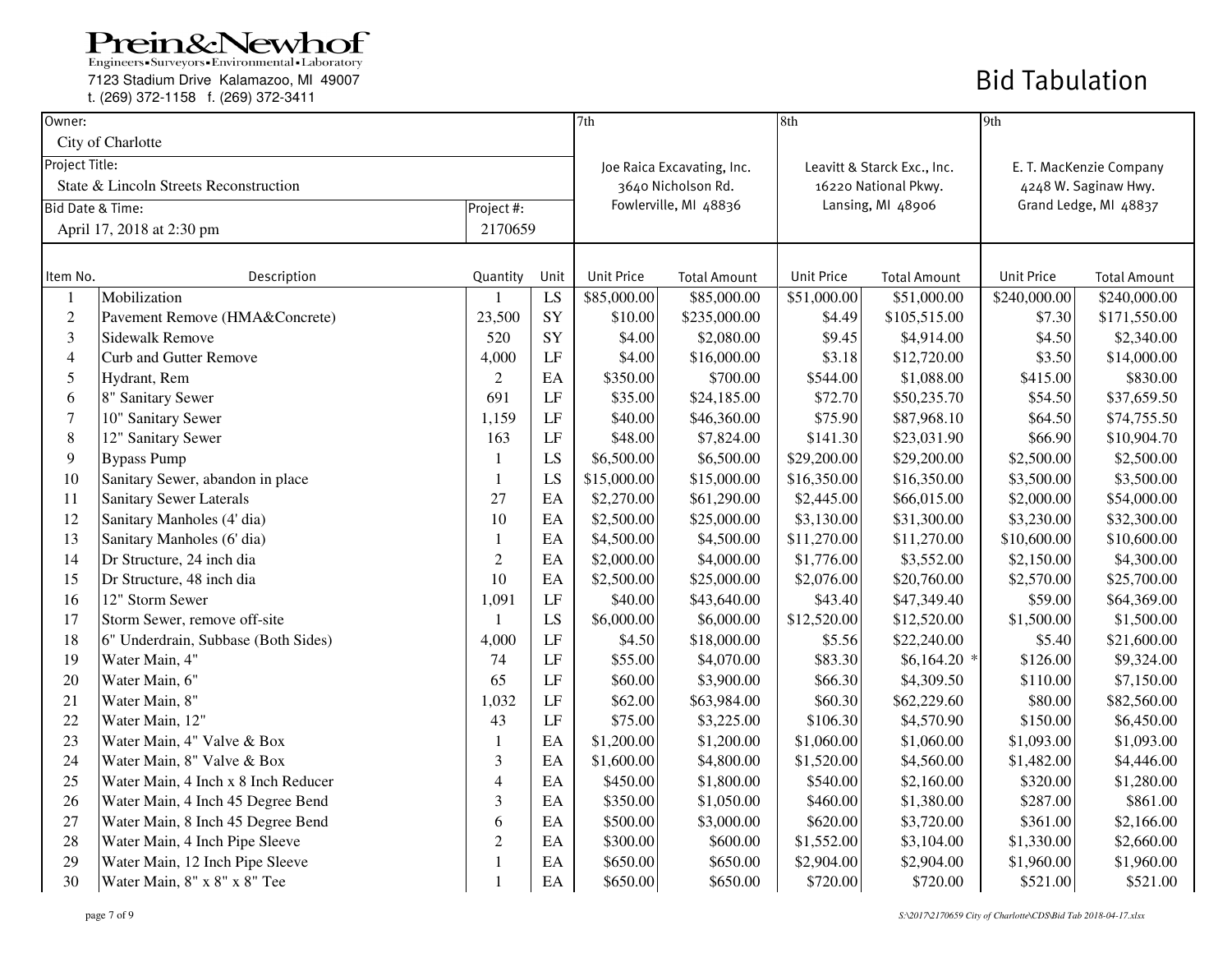7123 Stadium Drive Kalamazoo, MI 49007

t. (269) 372-1158 f. (269) 372-3411

| Owner:         |                                                                   |                |            | 7th                   |                            | 8th                  |                             | 9th                     |                     |
|----------------|-------------------------------------------------------------------|----------------|------------|-----------------------|----------------------------|----------------------|-----------------------------|-------------------------|---------------------|
|                | City of Charlotte                                                 |                |            |                       |                            |                      |                             |                         |                     |
| Project Title: |                                                                   |                |            |                       | Joe Raica Excavating, Inc. |                      | Leavitt & Starck Exc., Inc. | E. T. MacKenzie Company |                     |
|                | State & Lincoln Streets Reconstruction                            |                |            | 3640 Nicholson Rd.    |                            | 16220 National Pkwy. |                             | 4248 W. Saginaw Hwy.    |                     |
|                | <b>Bid Date &amp; Time:</b>                                       | Project #:     |            | Fowlerville, MI 48836 |                            | Lansing, MI 48906    |                             | Grand Ledge, MI 48837   |                     |
|                | April 17, 2018 at 2:30 pm                                         | 2170659        |            |                       |                            |                      |                             |                         |                     |
|                |                                                                   |                |            |                       |                            |                      |                             |                         |                     |
| Item No.       | Description                                                       | Quantity       | Unit       | <b>Unit Price</b>     | <b>Total Amount</b>        | <b>Unit Price</b>    | <b>Total Amount</b>         | <b>Unit Price</b>       | <b>Total Amount</b> |
| 31             | Water Main, 12" x 12" x 6" Tee                                    | $\overline{2}$ | EA         | \$800.00              | \$1,600.00                 | \$930.00             | \$1,860.00                  | \$774.00                | \$1,548.00          |
| 32             | Water Main, 12" x 12" x 8" Tee                                    | -1             | $\rm EA$   | \$825.00              | \$825.00                   | \$955.00             | \$955.00                    | \$809.00                | \$809.00            |
| 33             | Water Main, 12" x 12" x 6" Tapping Sleeve and Valve               | $\mathfrak{2}$ | EA         | \$4,500.00            | \$9,000.00                 | \$5,352.00           | \$10,704.00                 | \$3,981.00              | \$7,962.00          |
| 34             | Water Main, 12" x 12" x 12" Tapping Sleeve and Valve              | $\mathbf{1}$   | EA         | \$6,500.00            | \$6,500.00                 | \$8,152.00           | \$8,152.00                  | \$7,340.00              | \$7,340.00          |
| 35             | Water Main, 8" x 8" x 8" Tapping Sleeve and Valve                 | $\overline{2}$ | EA         | \$5,500.00            | \$11,000.00                | \$5,442.00           | \$10,884.00                 | \$4,438.00              | \$8,876.00          |
| 36             | Water Main, abandon in place                                      | -1             | LS         | \$4,000.00            | \$4,000.00                 | \$10,050.00          | \$10,050.00                 | \$4,175.00              | \$4,175.00          |
| 37             | Water Main, Service Long                                          | 10             | EA         | \$2,050.00            | \$20,500.00                | \$2,412.00           | \$24,120.00                 | \$2,949.00              | \$29,490.00         |
| 38             | Water Main, Service Short                                         | 10             | EA         | \$1,950.00            | \$19,500.00                | \$1,536.00           | \$15,360.00                 | \$1,080.00              | \$10,800.00         |
| 39             | Fire Hydrant complete (connecting pieces, 6" valve, &<br>hydrant) | $\overline{4}$ | EA         | \$5,200.00            | \$20,800.00                | \$3,780.00           | \$15,120.00                 | \$4,025.00              | \$16,100.00         |
| 40             | School Watermain (including appurtances)                          | -1             | LS         | \$15,415.00           | \$15,415.00                | \$37,124.00          | \$37,124.00                 | \$28,800.00             | \$28,800.00         |
| 41             | <b>Machine Grading</b>                                            | 51.00          | <b>STA</b> | \$2,500.00            | \$127,500.00               | \$2,850.00           | \$145,350.00                | \$2,285.00              | \$116,535.00        |
| 42             | Aggregate Base, 8" MDOT 21AA                                      | 30,000         | SY         | \$9.50                | \$285,000.00               | \$8.54               | \$256,200.00                | \$8.00                  | \$240,000.00        |
| 43             | Subgrade Undercut (MDOT Class II or Greater)                      | 2,000          | <b>CY</b>  | \$18.00               | \$36,000.00                | \$30.40              | \$60,800.00                 | \$35.00                 | \$70,000.00         |
| 44             | HMA, 5E3                                                          | 2,800          | <b>TON</b> | \$66.50               | \$186,200.00               | \$75.00              | \$210,000.00                | \$64.00                 | \$179,200.00        |
| 45             | HMA, 4E3                                                          | 2,800          | <b>TON</b> | \$65.20               | \$182,560.00               | \$68.00              | \$190,400.00                | \$63.00                 | \$176,400.00        |
| 46             | <b>HMA, 3E3</b>                                                   | 4,200          | <b>TON</b> | \$63.65               | \$267,330.00               | \$62.00              | \$260,400.00                | \$62.00                 | \$260,400.00        |
| 47             | Curb and Gutter, Conc, Det F4                                     | 4,000          | LF         | \$12.25               | \$49,000.00                | \$14.40              | \$57,600.00                 | \$19.30                 | \$77,200.00         |
| 48             | Curb and Gutter, Conc Det E1                                      | 100            | LF         | \$21.00               | \$2,100.00                 | \$23.40              | \$2,340.00                  | \$26.50                 | \$2,650.00          |
| 49             | Sidewalk, 4 Inch                                                  | 4,000          | <b>SF</b>  | \$3.85                | \$15,400.00                | \$6.00               | \$24,000.00                 | \$5.00                  | \$20,000.00         |
| 50             | Sidewalk, 6 Inch                                                  | 3,500          | <b>SF</b>  | \$4.55                | \$15,925.00                | \$8.50               | \$29,750.00                 | \$7.05                  | \$24,675.00         |
| 51             | Detectable Warning Surface                                        | 60             | LF         | \$35.00               | \$2,100.00                 | \$34.00              | \$2,040.00                  | \$50.50                 | \$3,030.00          |
| 52             | Concrete Driveways (full cross section)                           | 1,050          | SY         | \$46.90               | \$49,245.00                | \$72.80              | \$76,440.00                 | \$63.00                 | \$66,150.00         |
| 53             | D&G HMA Driveway (full cross section)                             | 350            | SY         | \$51.50               | \$18,025.00                | \$43.10              | \$15,085.00                 | \$37.40                 | \$13,090.00         |
| 54             | Guardrail                                                         | -1             | LS         | \$1,000.00            | \$1,000.00                 | \$4,672.50           | \$4,672.50                  | \$4,450.00              | \$4,450.00          |
| 55             | <b>Turf Restoration</b>                                           | 51.00          | <b>STA</b> | \$2,003.00            | \$102,153.00               | \$1,554.00           | \$79,254.00                 | \$1,070.00              | \$54,570.00         |
| 56             | Pavt Mrkg, Waterborne, 4 inch, White                              | 768            | LF         | \$0.95                | \$729.60                   | \$0.09               | $$69.12$ *                  | \$0.09                  | \$69.12             |
| 57             | Pavt Mrkg, Waterborne, 4 inch, Yellow                             | 11,000         | LF         | \$0.95                | \$10,450.00                | \$0.09               | \$990.00 *                  | \$0.09                  | \$990.00            |
| 58             | Pavt Mrkg, Ovly Cold Plastic, 24 inch, Stop Bar                   | 115            | LF         | \$10.00               | \$1,150.00                 | \$10.50              | \$1,207.50                  | \$10.00                 | \$1,150.00          |
| 59             | Pavt Mrkg, Ovly Cold Plastic, 6 inch, Crosswalk                   | 575            | LF         | \$2.10                | \$1,207.50                 | \$2.10               | \$1,207.50                  | \$2.00                  | \$1,150.00          |